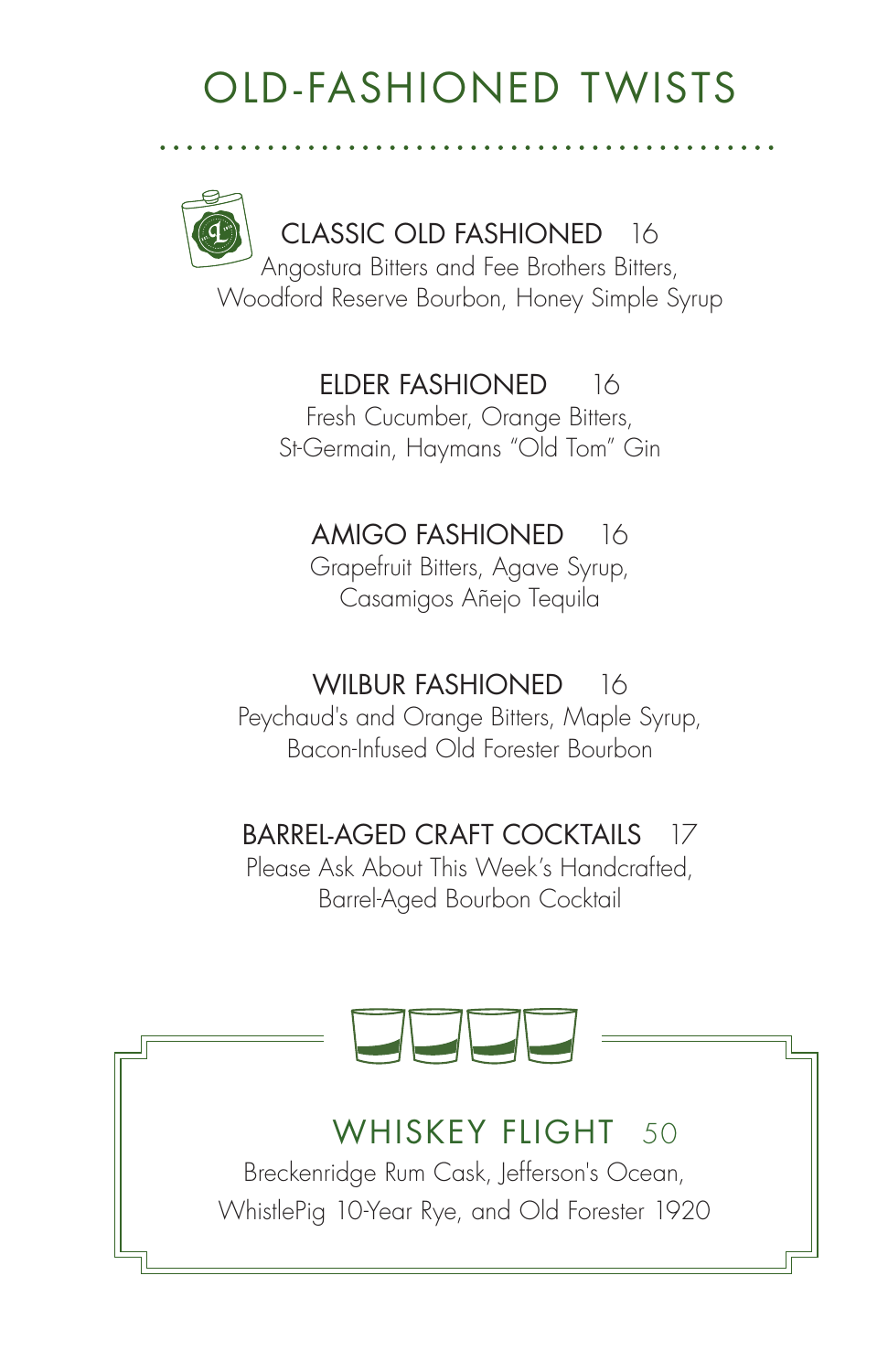## OUR SPECIALTY

.......... SIGNATURE COCKTAILS \$15 .........

#### SAZERAC

Bulleit Rye Whiskey, Hennessy VS Cognac, Simple Syrup, Peychaud's Bitters, Absinthe Rinse

#### GEORGIA GOLD

1792 Bourbon, Ginger Syrup, Lemon Juice, Fee Brothers Bitters

#### TALL, DARK, AND HANDSOME

Templeton Rye Whiskey, Amaro Montenegro, Fee Brothers Orange Bitters

#### DARK 'N STORMY

Kraken Rum, Lime Juice, Q Ginger Beer

#### VINTNER'S BREAKFAST

Maker's Mark Bourbon, Cointreau, Lemon Juice, Maple Syrup, Angostura Bitters, Chateau Elan Cabernet

### BACK IN THYME

Tito's Handmade Vodka, Raspberry, Thyme, Simple Syrup, Lemon

#### REFRESCO

Casamigos Blanco Tequila, Ancho Reyes, Triple Sec, Agave, Cucumber, Lime Juice

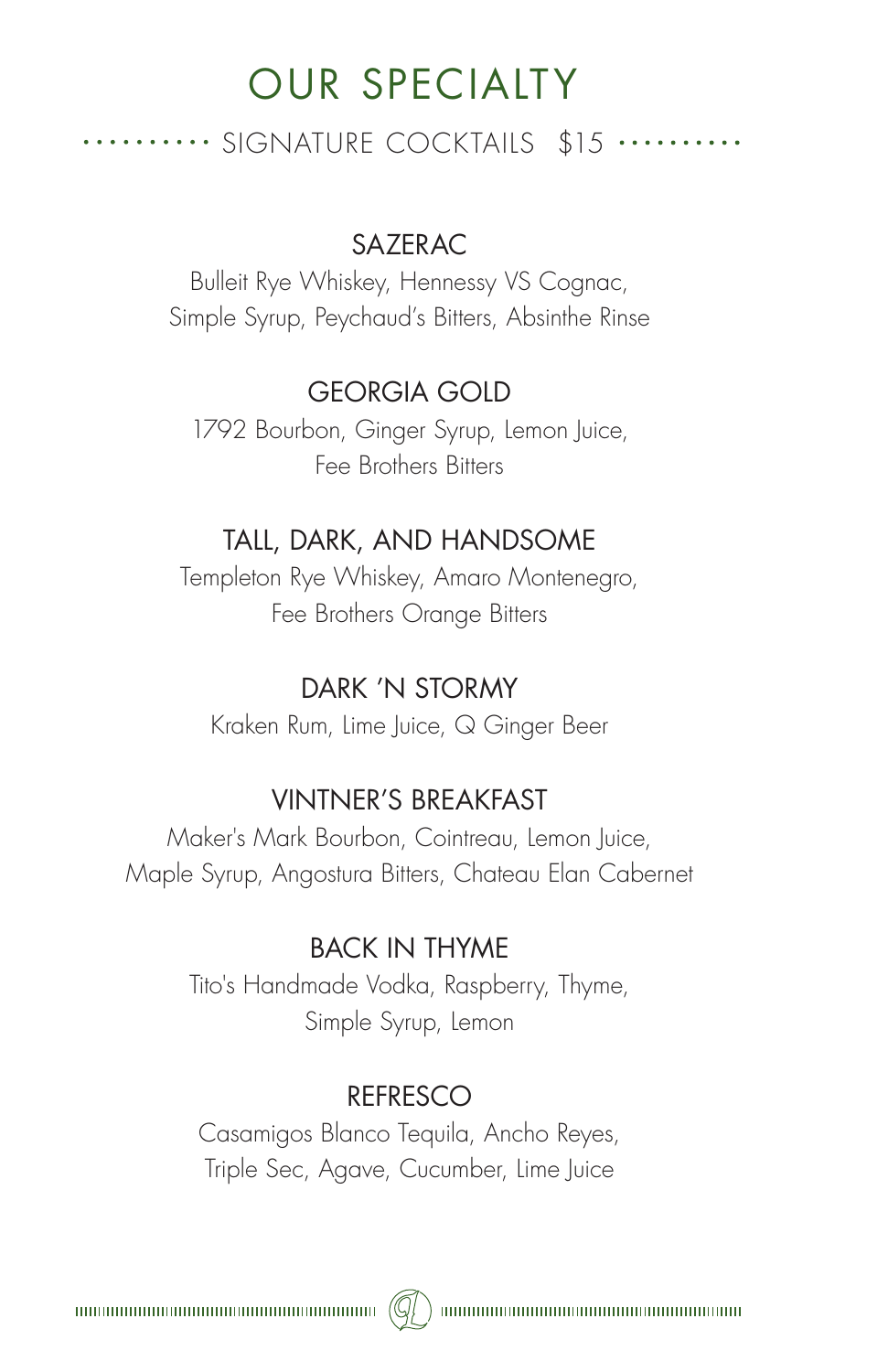## OUR SPECIALTY

.......... SIGNATURE COCKTAILS \$15 ..........

#### BARDSTOWN BUCK

Mint and Lime, Apricot Liquor, Elijah Craig Bourbon, Ginger Beer

#### BOURBON BERRY SMASH

Blackberries, Mint Leaves, Lemon Juice, Simple Syrup, Woodford Reserve Bourbon

#### PAPER PLANE

Lemon Juice, Aperol, Amaro Nonino, Buffalo Trace Bourbon

#### EMPRESS FOG HORN

Lemon Juice, St-Germain, Q Ginger Beer, Empress Gin

#### AGUA DE FUEGO

Pineapple Juice, Lime Juice, Housemade Ginger Syrup, Aperol, Mezcal

#### LOUIS' LAST RESORT

Lemon Juice, Yellow Chartreuse, St-Germain, Bombay Sapphire Gin, Egg White

#### GET DOWN

Black Walnut Bitters, Amaro Montenegro, Hayman's Old Tom Gin

 $(Q)$ 

 $\begin{minipage}{0.9\linewidth} \begin{tabular}{|l|l|l|} \hline \textbf{untrivial} & \textbf{untrivial} & \textbf{untrivial} \\ \hline \textbf{untrivial} & \textbf{untrivial} & \textbf{untrivial} \\ \hline \textbf{untrivial} & \textbf{untrivial} & \textbf{untrivial} \\ \hline \end{tabular} \end{minipage}$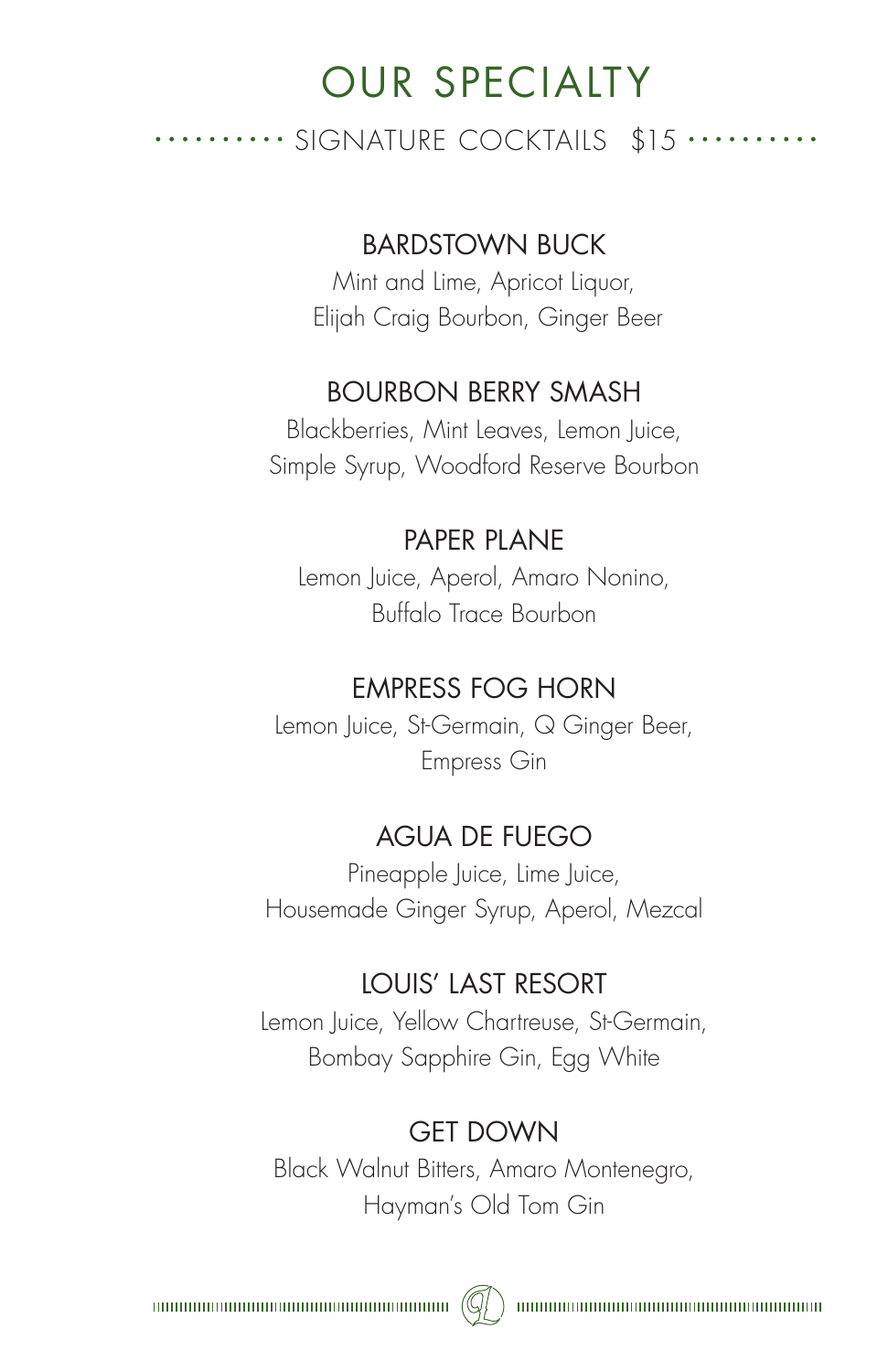

## DRAFT BEER 7

Blue Moon | Bud Light | Lagunitas IPA Modelo Especial | Sam Adams | Scofflaw IPA

*– ask about our rotating and local selections –*



## BOTTLED BEER

IMPORTED 7

Corona Extra | Guinness | Stella Artois Heineken | Heineken 0.0

DOMESTIC 6

Budweiser | Michelob Ultra Strongbow Cider

## CRAFT BEER 7

Sam Adams Boston Lager Innis & Gunn | Akademia

*– ask about our rotating and local selections –*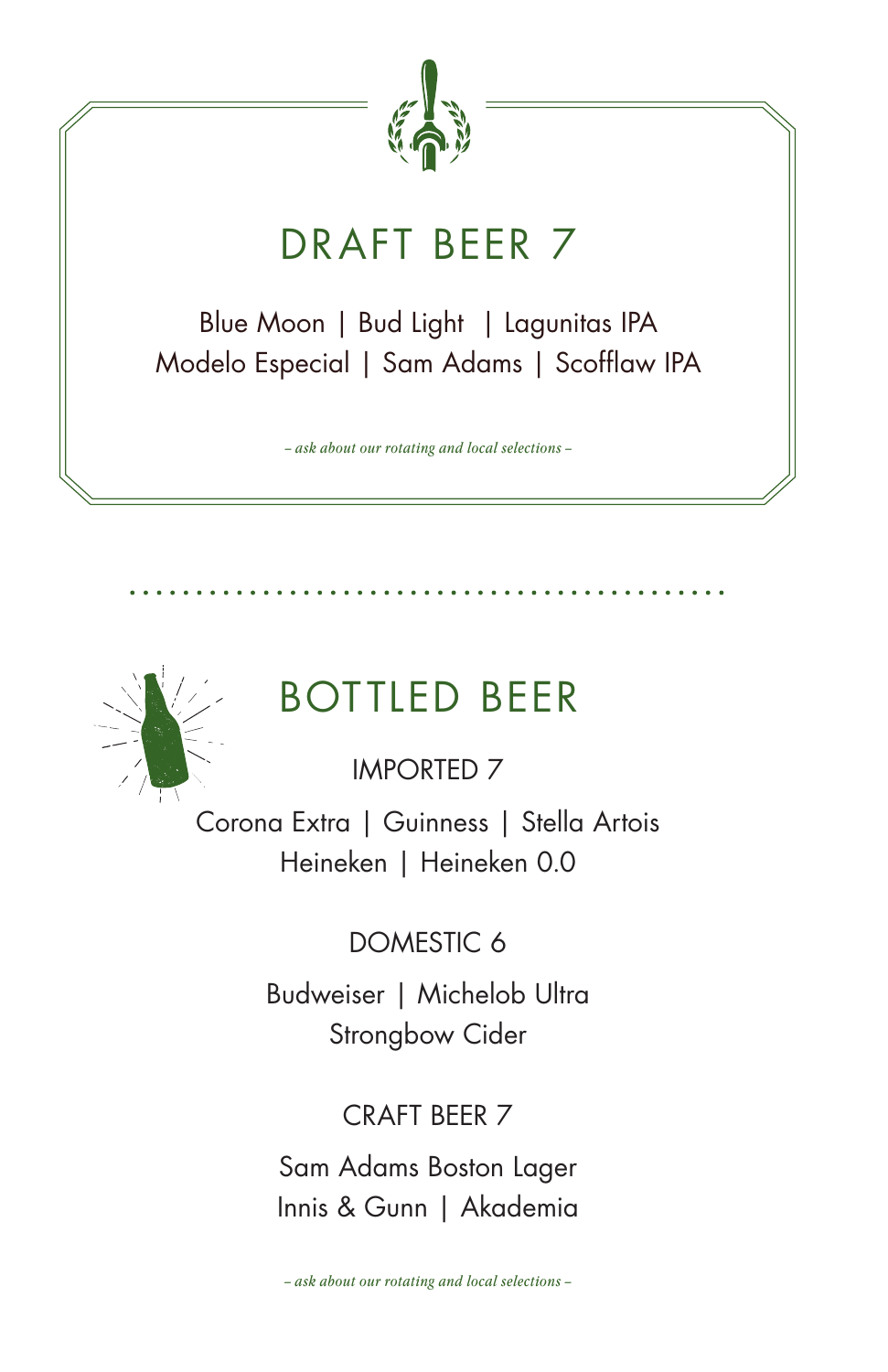## $=$  WINES BY THE GLASS/BOTTLE  $=$

#### SPARKLING

|  | Chateau Elan Moscato d'Asti D.O.C.G12/48 |  |
|--|------------------------------------------|--|
|  | Chateau Elan Dolce Rosso D.O.C.G. 12/48  |  |
|  |                                          |  |

#### **WHITE**

|  | Chateau Elan Pinot Grigio10/40     |  |
|--|------------------------------------|--|
|  | Chateau Elan Chardonnay. 10/40     |  |
|  | Chateau Elan Sauvignon Blanc 10/40 |  |
|  | Chateau Elan Rosé Reserve 10/40    |  |

#### RED

| Chateau Elan Pinot Noir  13/52        |  |  |  |  |  |  |  |  |  |
|---------------------------------------|--|--|--|--|--|--|--|--|--|
|                                       |  |  |  |  |  |  |  |  |  |
|                                       |  |  |  |  |  |  |  |  |  |
|                                       |  |  |  |  |  |  |  |  |  |
| Chateau Elan Cabernet Sauvignon 15/60 |  |  |  |  |  |  |  |  |  |
| Chateau Elan Montepulciano 20/72      |  |  |  |  |  |  |  |  |  |
| Chateau Elan Les Petits18/65          |  |  |  |  |  |  |  |  |  |
|                                       |  |  |  |  |  |  |  |  |  |
|                                       |  |  |  |  |  |  |  |  |  |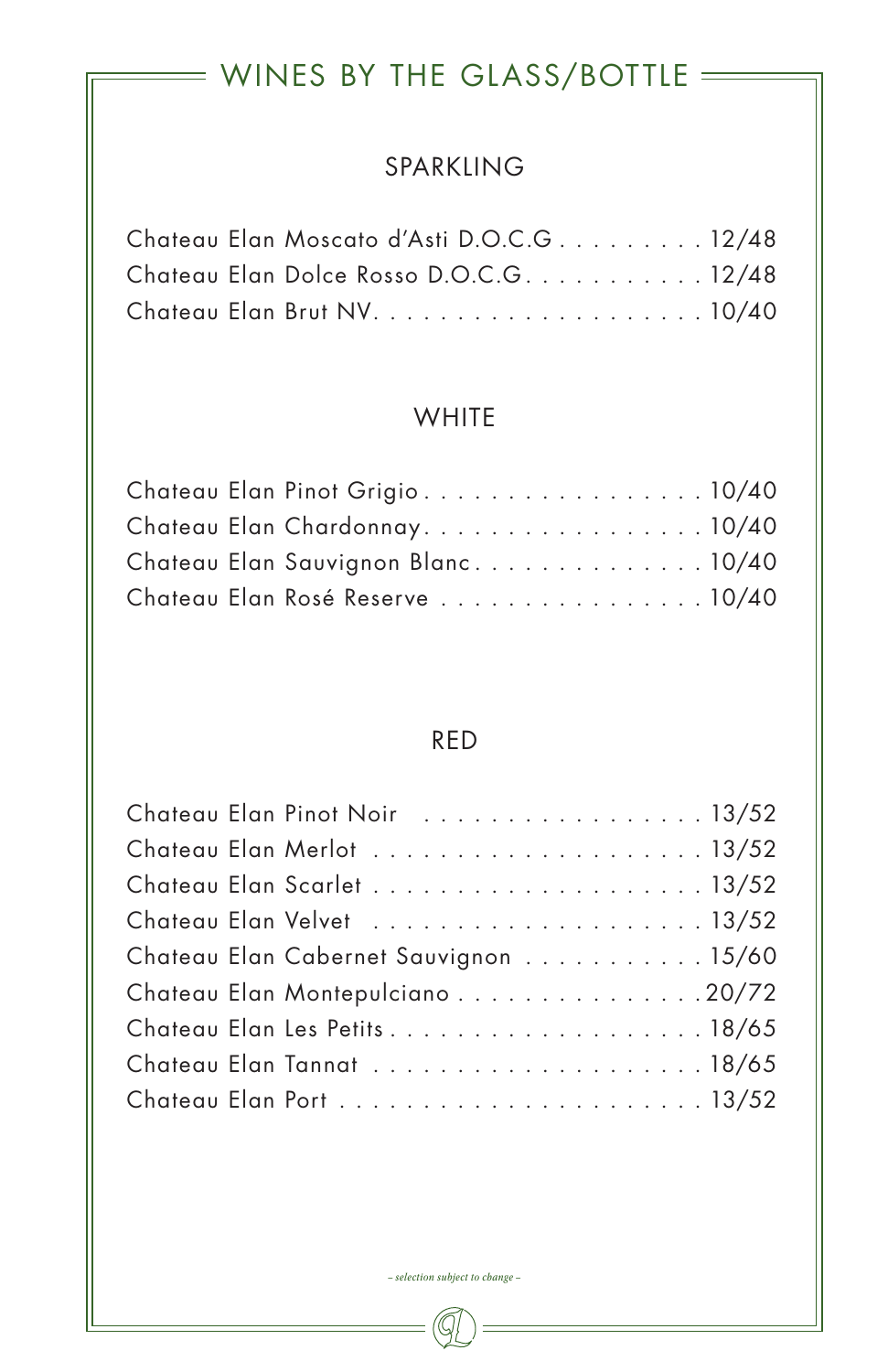## FROM THE KITCHEN

CRISPY BRUSSELS SPROUTS 18

Pickled Fresno Peppers, Bacon, Maple Syrup DF GF

## CHEESE & CHARCUTERIE BOARD 32

Trio of Gourmet Cheeses and Meats, European Dried Fruits, Nuts, Mixed Olives

### CLASSIC CAESAR 18

Romaine Lettuce, Garlic Croutons, Shaved Parmesan, Caesar Dressing

### GRILLED PEACH SALAD 20

Grilled Peaches, Artisanal Mixed Greens, Shaved Red Onions, Cucumbers, Goat Cheese, Candied Walnuts, Champagne Vinaigrette (GF) (v

## SALAD PROTEINS\*

Grilled Chicken +10 Grilled Salmon +16 Grilled Shrimp +14

#### GRILLED LAMB CHOPS\* 32

Roasted Potatoes, Chimichurri Sauce, Fried Shishito Peppers  $(DF)(GF)$ 

### STEAK & FRIES\* 32

Sautéed Beef Tips, Roasted Tomatoes, Red Onions, Cilantro, Soy Sauce, French Fries DF GF

## CRISPY FRIED CHICKEN WINGS 22

Naked, Korean Barbecue, or Bourbon Buffalo DF GF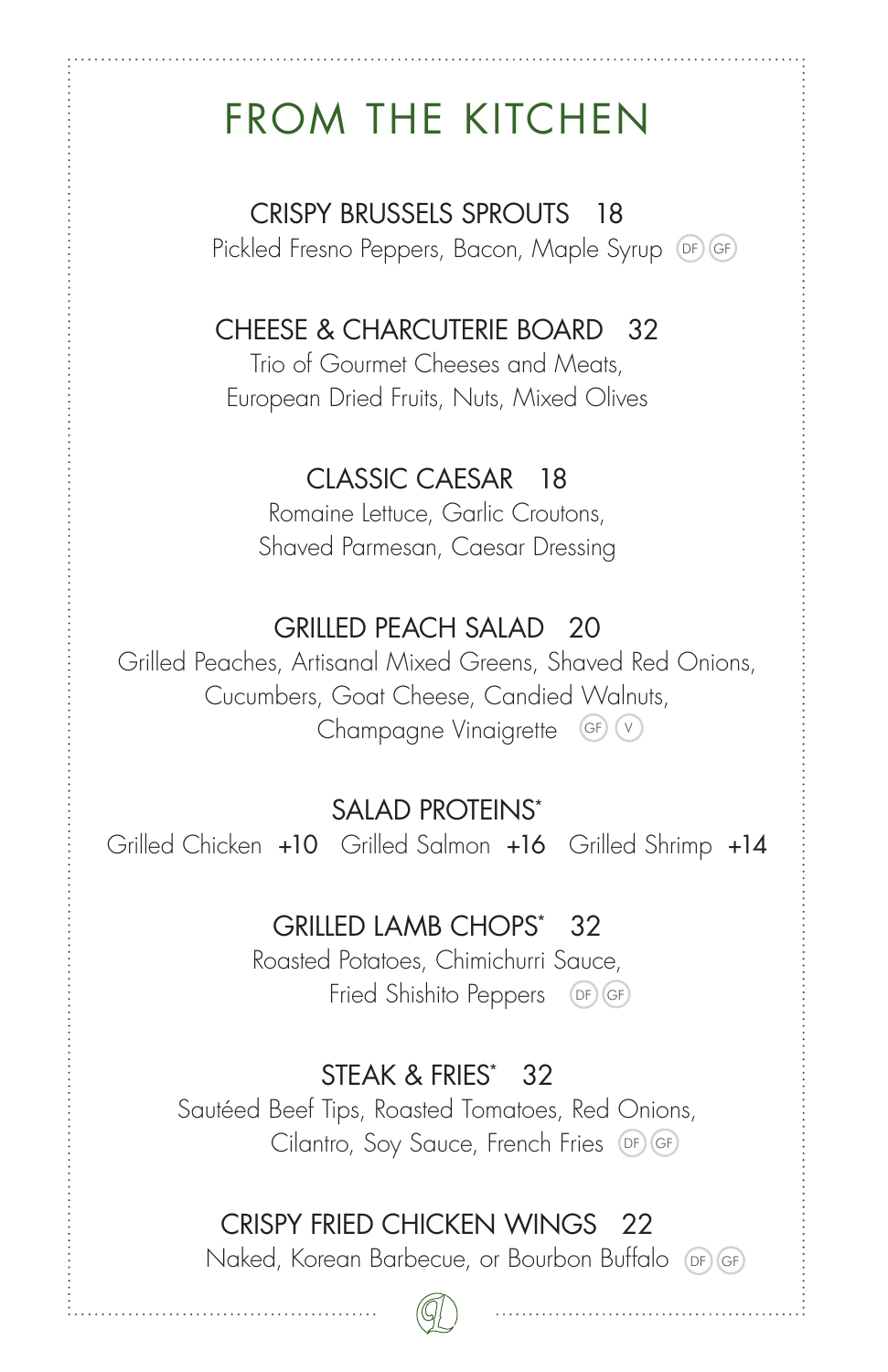## FROM THE KITCHEN

## LOUIS BURGER\* 26

Sautéed Mushrooms, Fried Onions, Swiss Cheese, Bourbon Barbecue Sauce, Texas Toast, French Fries

## HAM & TURKEY SANDWICH 24

Smoked Turkey, Ham, Swiss Cheese, Roasted Tomatoes, Arugula, Red Onion, Avocado Spread, Demi Baguette, French Fries

### BOILED PEANUT HUMMUS 22

Naan Bread, Sugar Snap Peas, Radishes, Heirloom Carrots, Olive Oil (DF) (V

### BARBECUE CHICKEN FLAT BREAD 24

Banana Peppers, Red Onions, Mozzarella Cheese, Barbecue Sauce

### CAPRESE FLAT BREAD 22

Roasted Tomato, Mozzarella, Basil, Extra Virgin Olive Oil V

#### SHRIMP SALAD TOSTADA 24

Bay Shrimp Salad, Shaved Lettuce, Pico de Gallo, Crispy Corn Tortilla GF

## CHATEAU ELAN BACON 16

Spicy, Maple-Candied, Thick-Cut, Sliced Bacon GF DF

PARTIES OF 6 OR MORE, 20% SERVICE CHARGE + TAX \*CONSUMING COOKED TO ORDER, RAW OR UNDERCOOKED MEATS, POULTRY, SEAFOOD, SHELLFISH, OR EGGS MAY INCREASE YOUR RISK OF FOODBORNE ILLNESS.ESPECIALLY IF YOU HAVE CERTAIN MEDICAL CONDITIONS.

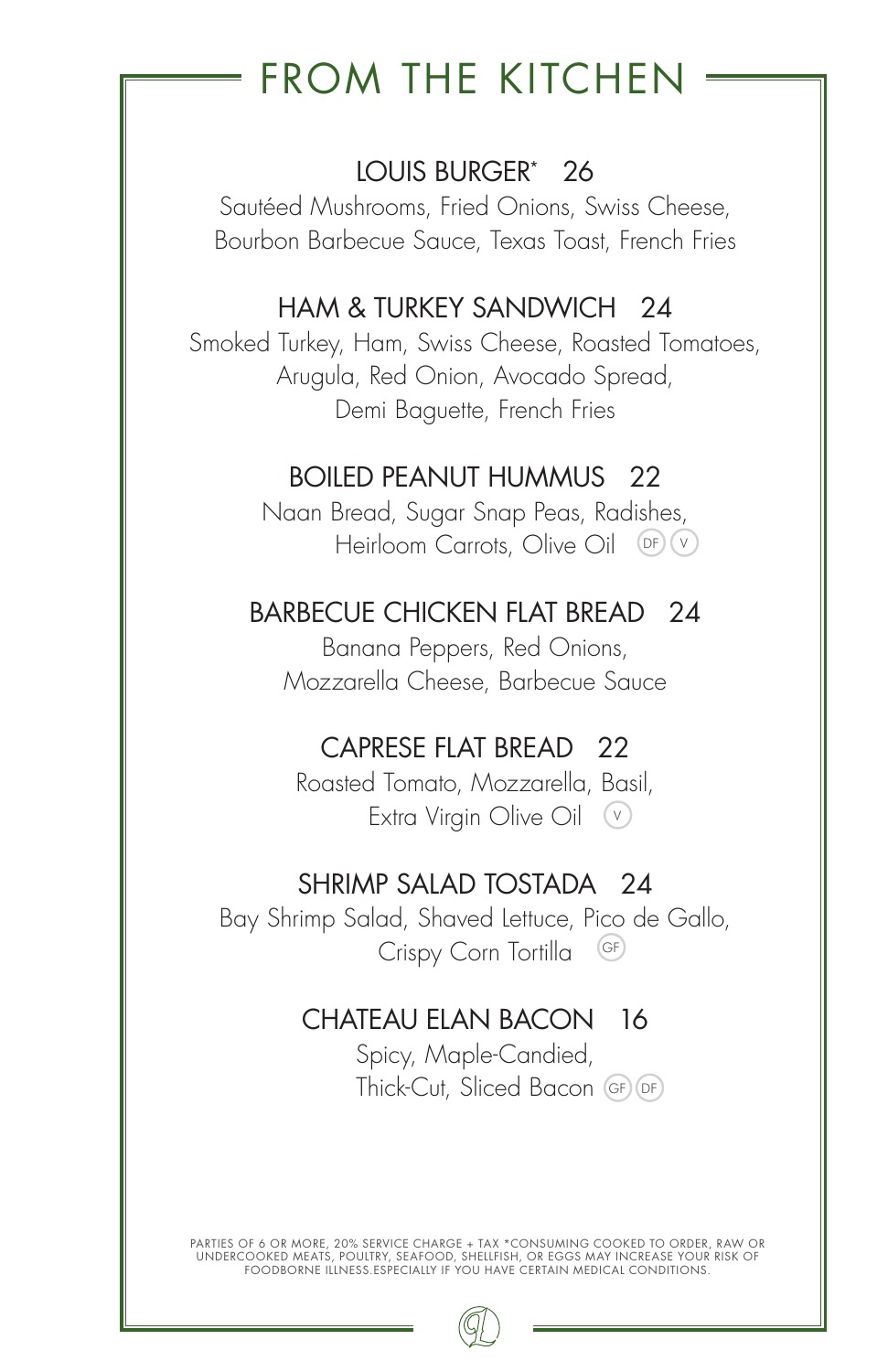

## BOURBON

| <b>Brand</b>                      | Origin    | Price |
|-----------------------------------|-----------|-------|
| 10th Mountain Whiskey             | CO        | 11    |
| 13th Colony                       | GA        | 10    |
| 82nd Airborn                      | KY        | 26    |
| 1776 James E. Pepper Bourbon      | KY        | 10    |
| Angel's Envy                      | KY        | 12    |
| Angel's Envy Single Barrel 2020   | KY        | 75    |
| Anita's Choice, Six Grain         | SC        | 12    |
| <b>ASW Fiddler</b>                | GA        | 10    |
| <b>Balcones Blue Corn</b>         | TΧ        | 11    |
| <b>Balcones Single Malt</b>       | <b>TX</b> | 16    |
| <b>Bardstown Discovery Series</b> | KY        | 31    |
| <b>Bardstown Fusion Series</b>    | KY        | 13    |
| <b>Bardstown Prisoner Finish</b>  | KY        | 35    |
| Barrell Bourbon Cask              | KY        | 17    |
| <b>Barrell DoveTail</b>           | KY        | 17    |
| <b>Barrell Infinite Project</b>   | KY        | 23    |
| <b>Barrel Sicilian Amaro Cask</b> | KY        | 22    |
| <b>Barrell Single Barrel</b>      | KY        | 13    |
| Barton 1792                       | KY        | 10    |
| Basil Hayden's                    | KY        | 11    |
| Belfour Spirits, Pecan Wood       | KY        | 19    |
| <b>Belle Meade</b>                | <b>TN</b> | 11    |
| Blade & Bow                       | KY        | 12    |
| Blanton's                         | KY        | 25    |
| Blue Note, Premium Small Batch    | <b>TN</b> | 12    |
| Blue Run                          | KY        | 50    |
| Booker's                          | ΚY        | 22    |
| Boot Hill                         | ΚS        | 10    |
| Breckenridge                      | CO        | 12    |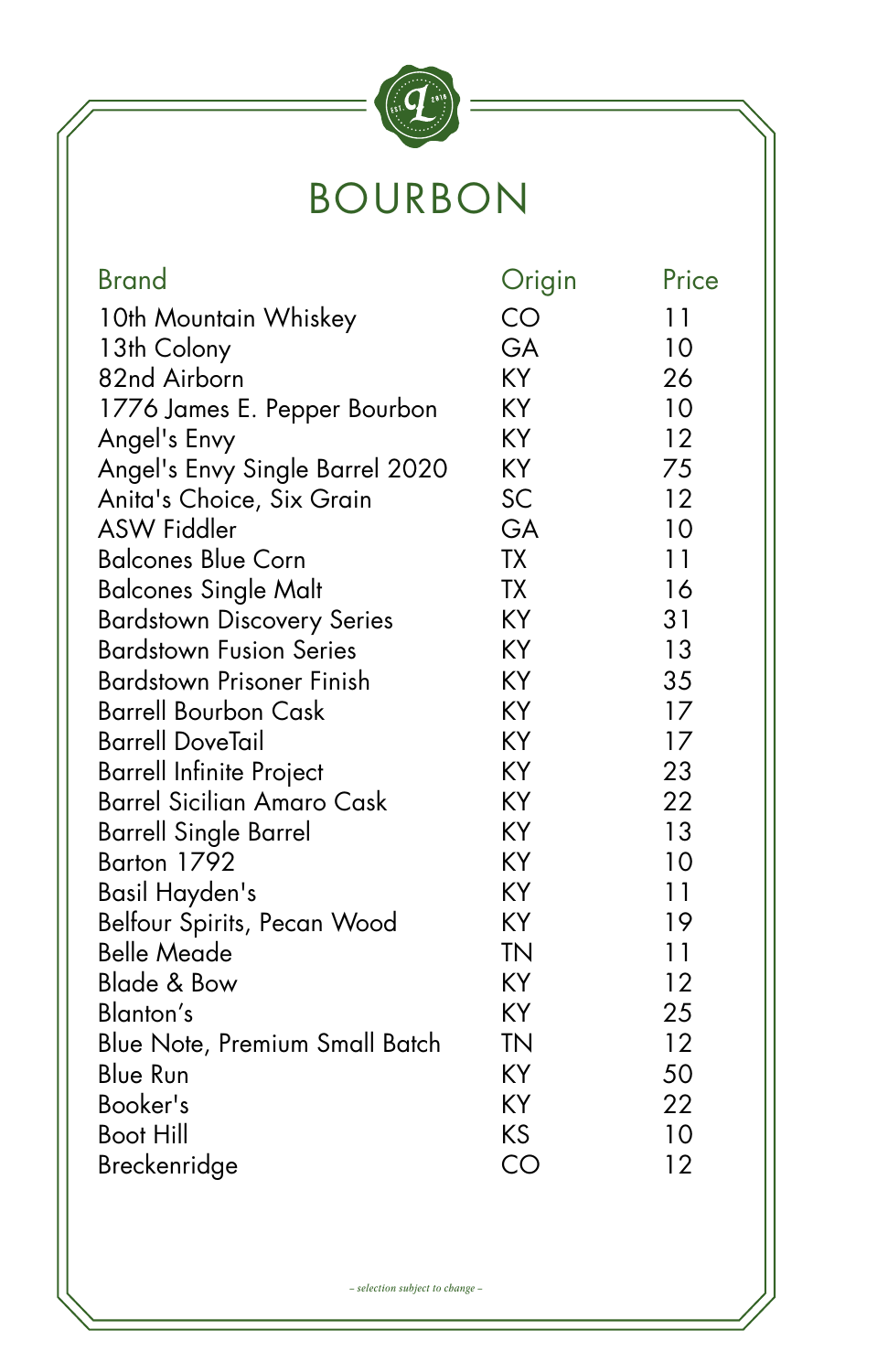

## BOURBON

| <b>Brand</b>                     | Origin     | Price |
|----------------------------------|------------|-------|
| Breckenridge Port Cask           | CO         | 14    |
| Breckenridge High Proof          | CO         | 14    |
| Breckenridge Rum Cask            | CO         | 14    |
| <b>Buffalo Trace</b>             | KY         | 10    |
| <b>Bulleit Bourbon</b>           | KY         | 10    |
| Calumet Farm, 14yr               | KΥ         | 32    |
| Colonel E.H. Taylor, Small Batch | KY         | 30    |
| Copper Craft, Small Batch        | MI         | 11    |
| <b>Corner Creek Bourbon</b>      | KY         | 10    |
| Duke                             | KY         | 9     |
| Eagle Rare                       | KY         | 11    |
| Elijah Craig                     | KY         | 10    |
| Elijah Craig Toasted Barrel      | KY         | 15    |
| Elijah Craig, 18yr               | KY         | 145   |
| Evan Williams 1783 No. 10        | KY         | 10    |
| Few                              | IL         | 14    |
| Four Gate, 7yr Private Cask      | KY         | 60    |
| Four Roses Small Batch           | KY         | 10    |
| Four Roses Yellow Label          | KY         | 10    |
| Heaven's Door                    | <b>TN</b>  | 11    |
| Henry McKenna, Sour Mash         | KY         | 10    |
| High N'Wicked, 12yr              | <b>TN</b>  | 18    |
| Hillrock Solera Bourbon          | <b>NY</b>  | 19    |
| Hirsh Horizon                    | <b>IND</b> | 10    |
| Hudson                           | <b>NY</b>  | 16    |
| <b>Issac Bowman Port Barrel</b>  | VA         | 12    |
| Jefferson's                      | KY         | 10    |
| Jefferson's Ocean                | KY         | 24    |
| Jim Beam                         | KY         | 10    |
| Knob Creek                       | KY         | 11    |
| Larceny                          | KY         | 10    |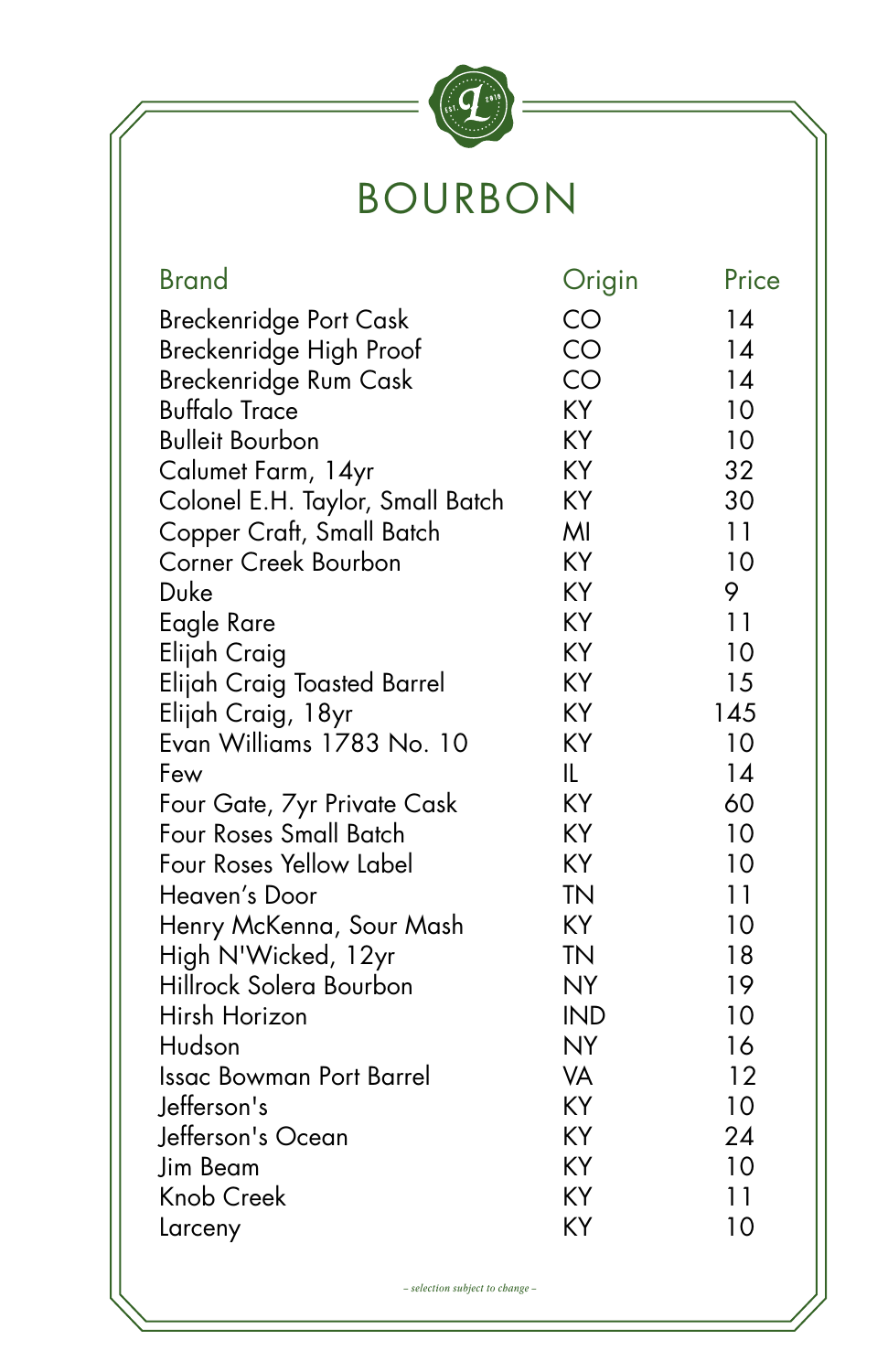# $\boldsymbol{q}$  is the set of  $\boldsymbol{q}$ BOURBON

| <b>Brand</b>                       | Origin    | Price |
|------------------------------------|-----------|-------|
| Laws, Four Grain                   | CO        | 14    |
| Leopold Brothers, 4yr              | CO        | 12    |
| Leopold Brothers, 5yr              | CO        | 14    |
| Longbranch, Small Batch            | KY        | 10    |
| Maker's Mark                       | KY        | 10    |
| Michter's Bourbon                  | KY        | 11    |
| Milam & Greene                     | <b>TX</b> | 13    |
| Noah's Mill                        | KY        | 13    |
| Noble Oak, Double Oak              | OH        | 12    |
| Old Forester                       | KY        | 10    |
| Old Forester 1910                  | KY        | 14    |
| Old Forester 1920                  | KY        | 14    |
| Old Forester Bottled in Bond       | KY        | 12    |
| Old Fourth Bottled in Bond         | GA        | 13    |
| Old Grand Dad                      | KY        | 10    |
| Old Soul                           | <b>MS</b> | 11    |
| Old Soul, 13yr                     | <b>MS</b> | 30    |
| Old Soul, 10yr                     | <b>MS</b> | 30    |
| Peerless Bourbon                   | KY        | 17    |
| Rebecca Creek, 10yr                | <b>TX</b> | 17    |
| Red Wood, Pipe Dream               | CA        | 13    |
| Reservoir                          | VA        | 19    |
| <b>Reservoir Wheat</b>             | VA        | 19    |
| Rough Rider The Happy Warrior Cask | <b>NY</b> | 17    |
| Russel, 10yr                       | KY        | 13    |
| Saint Cloud                        | KY        | 30    |
| Smooth Amber                       | VA        | 11    |
| Stellum Bourbon                    | KY        | 11    |
| Stroud Water Distillery Belfry     | ME        | 11    |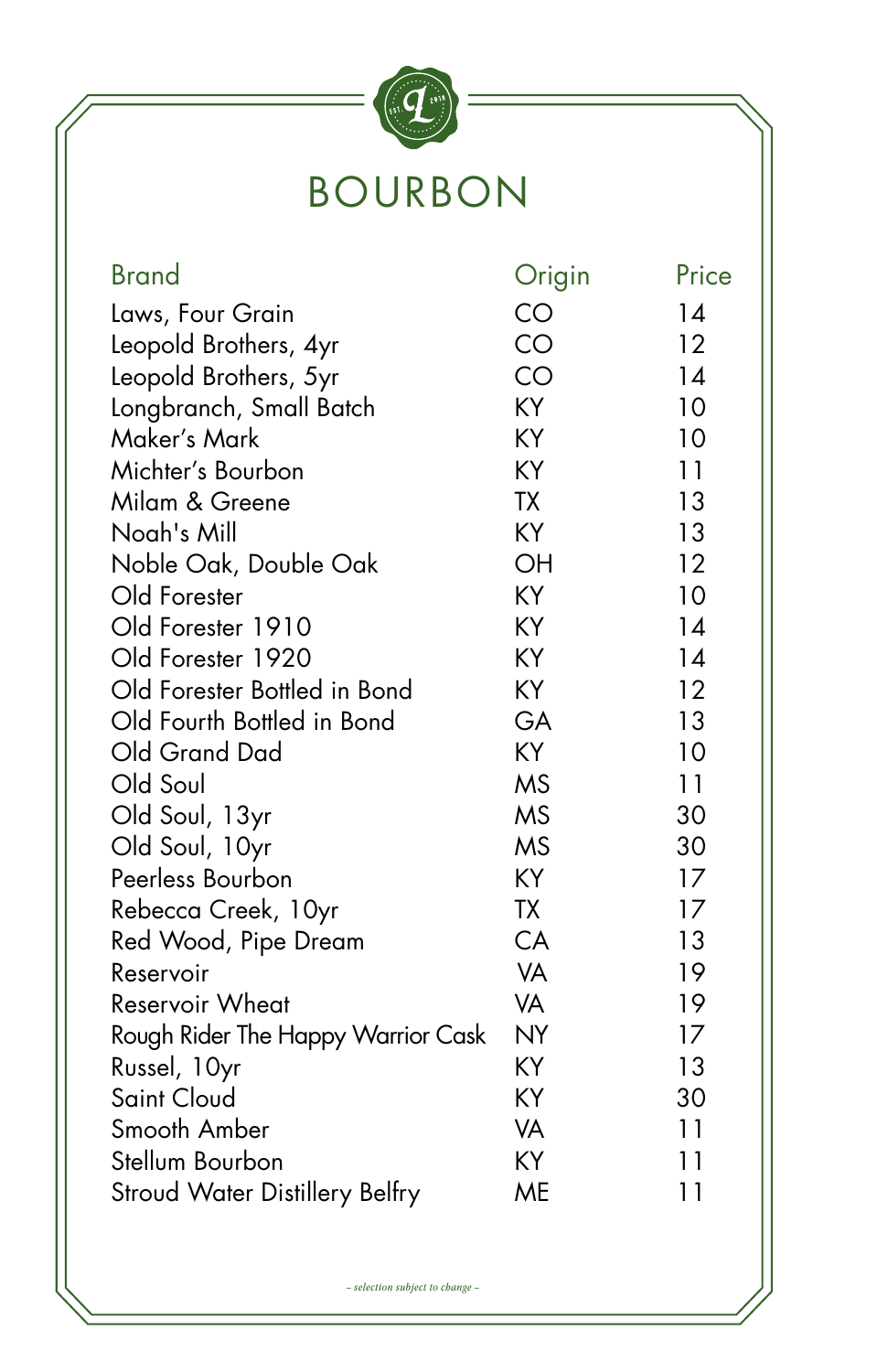

## BOURBON

| <b>Brand</b>                        | Origin    | Price             |
|-------------------------------------|-----------|-------------------|
| Sweeten's Cove                      | ΤN        | 40                |
| Taconic Cabernet Sauvignon          | NY        | $12 \overline{ }$ |
| Taconic Double Barrel Maple Bourbon | <b>NY</b> | 11                |
| Town Branch                         | KY        | 10                |
| Uncle Nearest 1856                  | <b>TN</b> | 13                |
| Uncle Nearest 1884, Small Batch     | <b>TN</b> | 11                |
| <b>WaterShed Bourbon</b>            | OH        | 13                |
| <b>Weller Special Reserve</b>       | KY        | 10                |
| Widow Jane                          | <b>NY</b> | 20                |
| Wild Turkey 101                     | KY        | 12                |
| <b>Wilderness Trail</b>             | KY        | 11                |
| Willet Small Batch                  | KY        | 17                |
| Woodenville                         | KY        | 10                |
| <b>Woodford Baccarat</b>            | KY        | 375               |
| Woodford Chateau Elan Private Cask  | KY        | 15                |
| <b>Woodford Double Oak</b>          | KY        | 13                |
| <b>Woodford Reserve</b>             | KY        | 11                |
| Woodford Wheat                      | ΚY        | 13                |
| Wyoming Double Cask                 | WY        | 17                |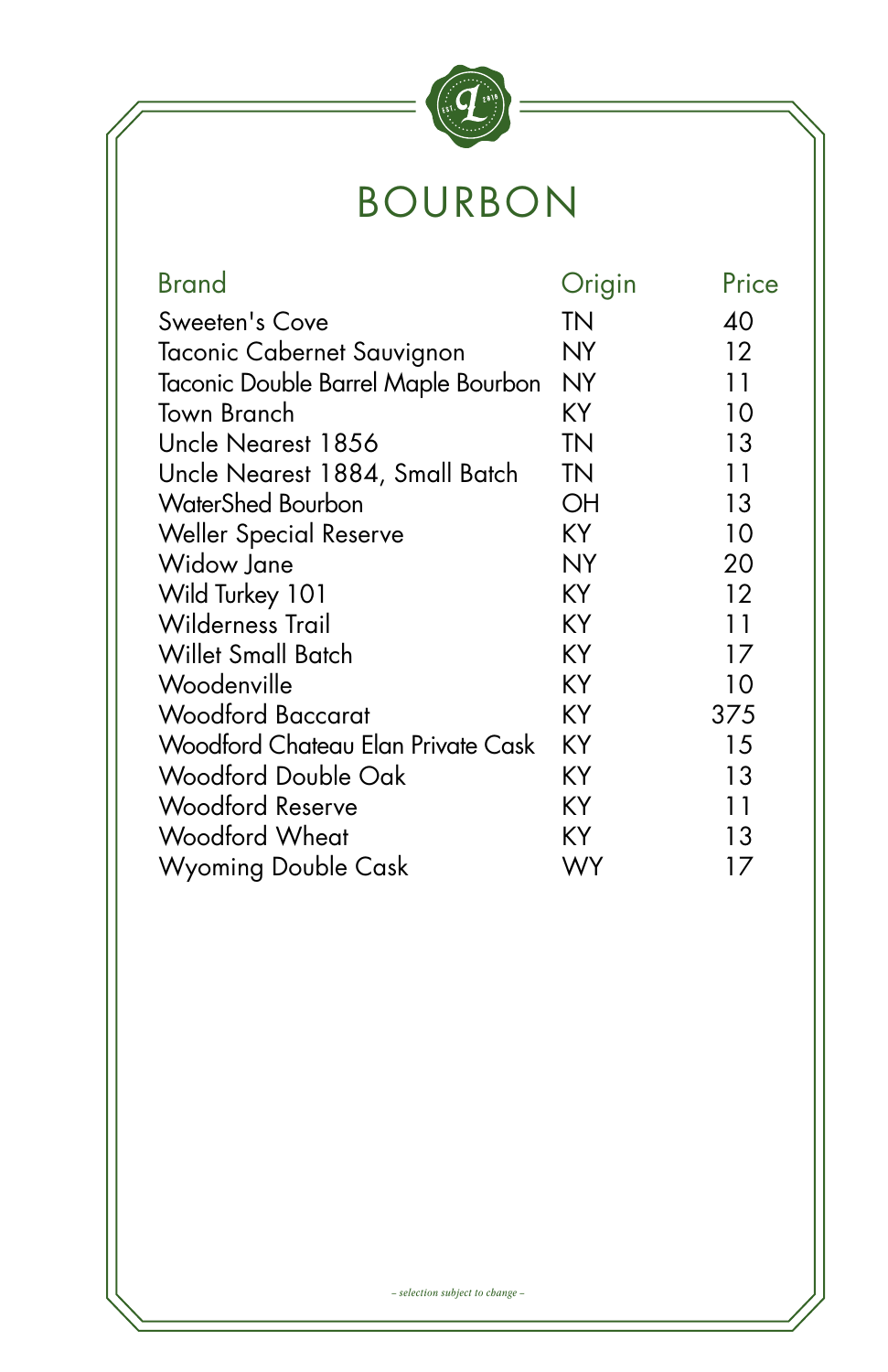

| <b>Brand</b>                   | Origin    | Price |
|--------------------------------|-----------|-------|
| 13th Colony Southern Rye       | GA        | 10    |
| 1776 James E. Pepper Rye       | KY        | 10    |
| Angel's Envy Rye               | KY        | 25    |
| ASW Resurgence Double Rye      | GA        | 12    |
| <b>Barrell Rye Whiskey</b>     | KY        | 22    |
| <b>Bulleit Rye</b>             | KY        | 12    |
| Elijah Craig Rye               | KY        | 10    |
| <b>Highwest Double Rye</b>     | UT        | 11    |
| Hillrock Double Cask Rye       | <b>NY</b> | 23    |
| Knob Creek Rye                 | KY        | 12    |
| Michter's Rye                  | KY        | 11    |
| Old Overholt Rye               | PA        | 10    |
| Peerless Rye                   | KY        | 17    |
| Pikesville Rye                 | <b>MD</b> | 14    |
|                                |           |       |
| Rittenhouse Rye                | PA        | 10    |
| Templeton Rye                  | IA        | 10    |
| WhistlePig Rye, 10yr           | VT        | 18    |
| WhistlePig Rye, 12yr Old World | VT        | 30    |
| WhistlePig Rye, 18yr           | VT        | 80    |
| WhistlePig Rye Boss Hog        | VT        | 110   |
| Willet Rye                     | ΚY        | 17    |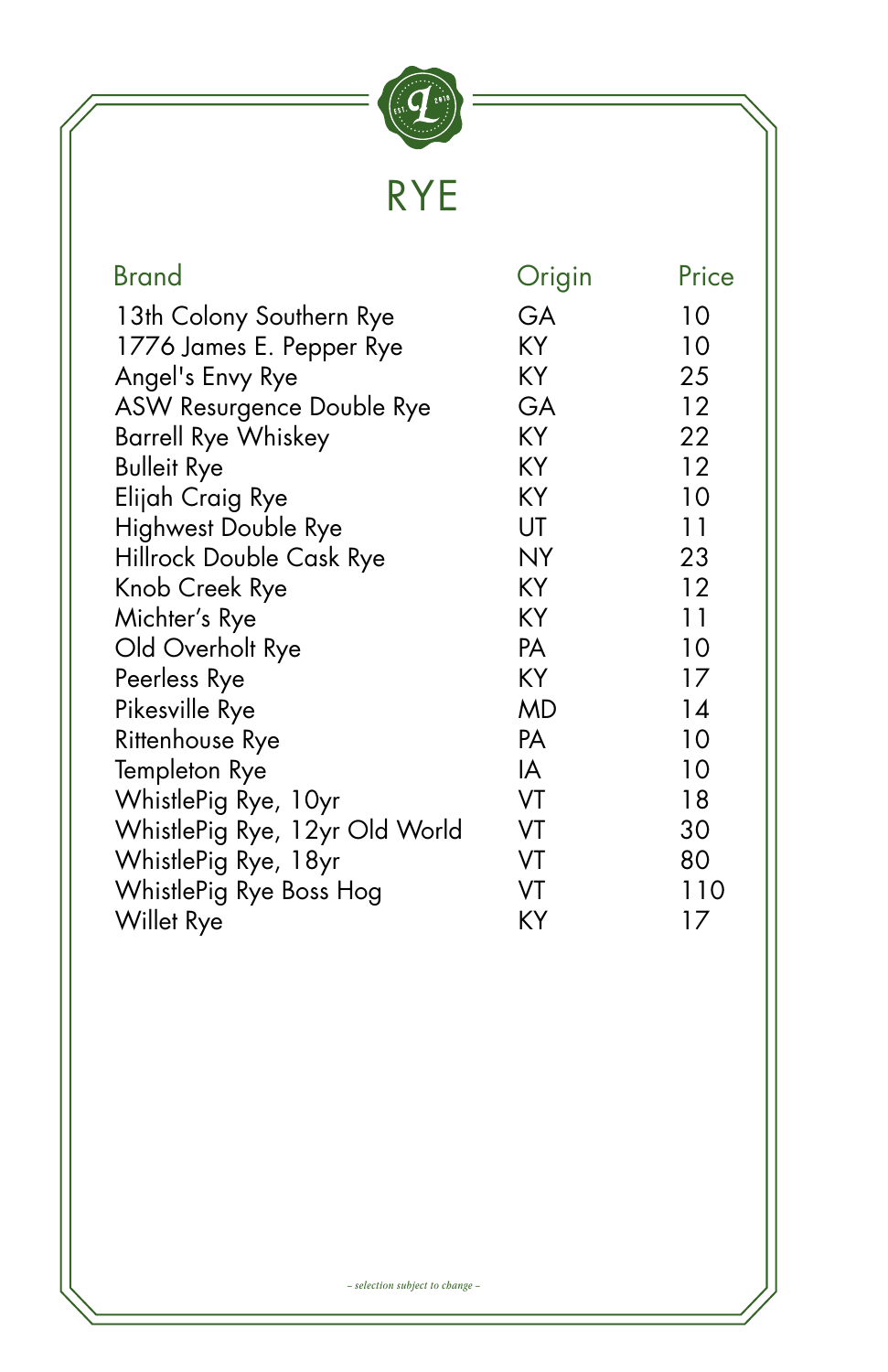

## WHISK(E)Y

| <b>Brand</b>               | Origin  | Price |
|----------------------------|---------|-------|
| Canadian Club              | Canada  | 10    |
| Crown Royal                | Canada  | 10    |
| Bushmills, 10yr            | Ireland | 10    |
| Jameson                    | Ireland | 10    |
| Teeling Single Malt        | Ireland | 10    |
| <b>Teeling Small Batch</b> | Ireland | 11    |
| Tyrconnel                  | Ireland | 10    |
| Hibiki Harmony             | Japan   | 18    |
| Suntory Toki               | Japan   | 10    |
| Yamazaki, 12yr             | Japan   | 24    |
| Yamazaki, 18yr             | Japan   | 70    |
|                            |         |       |

## SCOTCH

| <b>Brand</b>         | Origin           | Price |
|----------------------|------------------|-------|
| Balvenie, 12yr       | Speyside         | 15    |
| Balvenie, 14yr       | Speyside         | 18    |
| Balvenie, 17yr       | Speyside         | 35    |
| Chivas Regal         | Speyside         | 12    |
| Dalwhinnie           | Highlands        | 14    |
| Dewar's White Label  | Blend            | 10    |
| Glenfiddich, 12yr    | Speyside         | 15    |
| Glenlivet, 12yr      | Speyside         | 15    |
| Glenlivet, 15yr      | Speyside         | 15    |
| Glenlivet, 18yr      | Speyside         | 27    |
| Highland Park, 18yr  | Highlands        | 35    |
| Johnnie Walker Black | Speyside         | 13    |
| Johnnie Walker Blue  | Speyside         | 45    |
| Johnnie Walker Red   | Speyside         | 10    |
| Monkey Shoulder      | Speyside         | 10    |
| Macallan, 12yr       | Highlands        | 18    |
| Macallan, 15yr       | <b>Highlands</b> | 30    |
| Macallan, 18yr       | Highlands        | 60    |
| Oban, 14yr           | Highlands        | 16    |
|                      |                  |       |